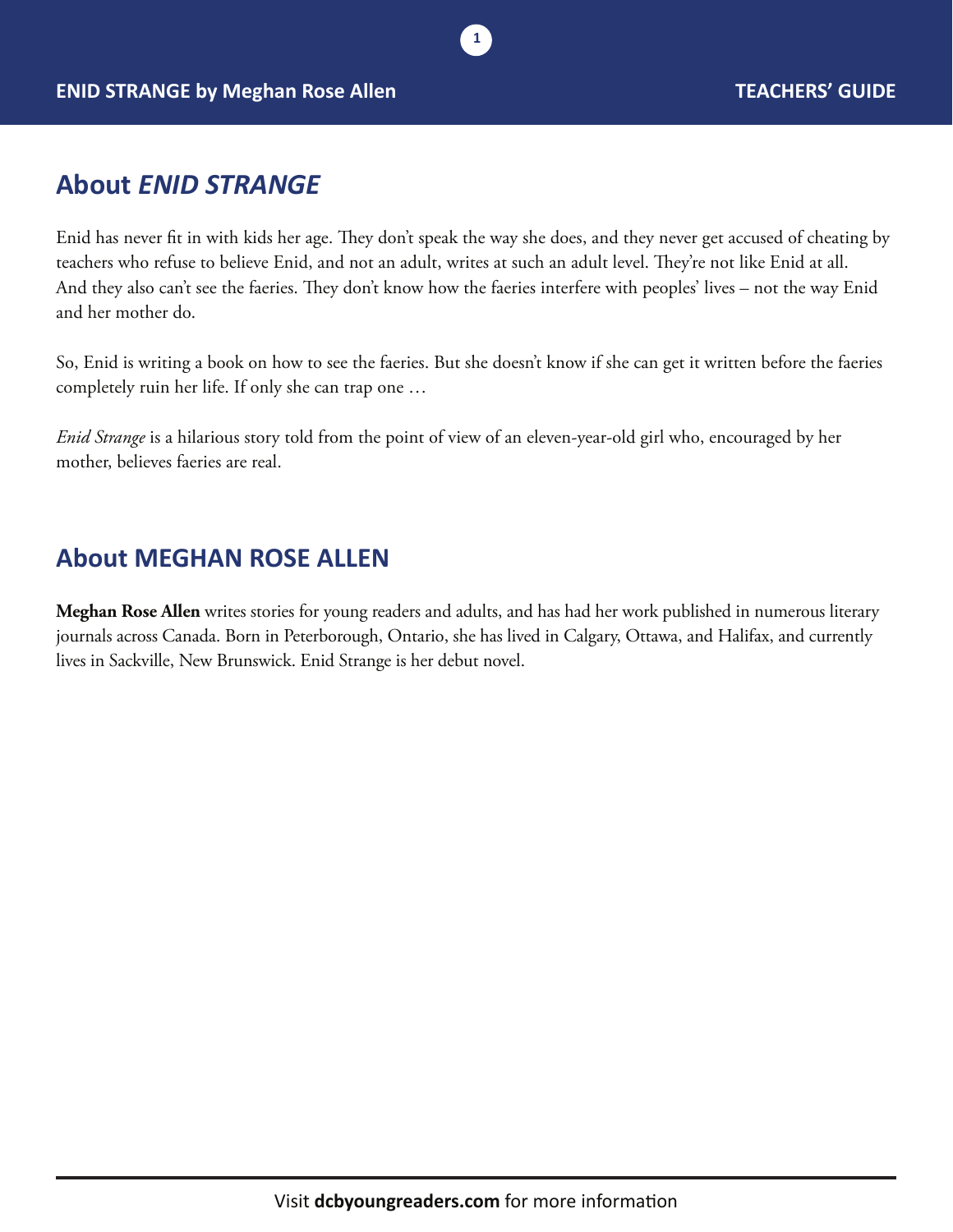

## **Curriculum**

Grade 5, 6 Health and Physical Education (Making Connections for Healthy Living) Grade 5, 6, 7, 8 Language (Reading, Writing)

# **Student Objectives**

After reading *Enid Strange,* students should be able to:

#### **Grade 5-6:**

Identify factors (e.g., trust, honesty, caring) that enhance healthy relationships with friends, family, and peers

**2**

- Apply a problem-solving/decision-making process to address issues related to friends, peers, and family relationships
- Reflect on and identify their strengths as readers, areas for improvement, and the strategies they found most helpful before, during, and after reading
- Demonstrate understanding of increasingly complex texts by summarizing and explaining important ideas and citing relevant supporting details

#### **Grade 7-8:**

- Develop and explain interpretations of texts, using stated and implied ideas from the texts to support their interpretations
- Recognize a variety of text forms, text features, and stylistic elements and demonstrate understanding of how they help communicate meaning
- Identify the point of view presented in texts, including increasingly complex or difficult texts; give evidence of any biases they may contain; and suggest other possible perspectives

### **Getting Started**

- 1. Discuss the difference between fiction and fact, considering biases and misinformation.
- 2. Discuss family dynamics and blended families.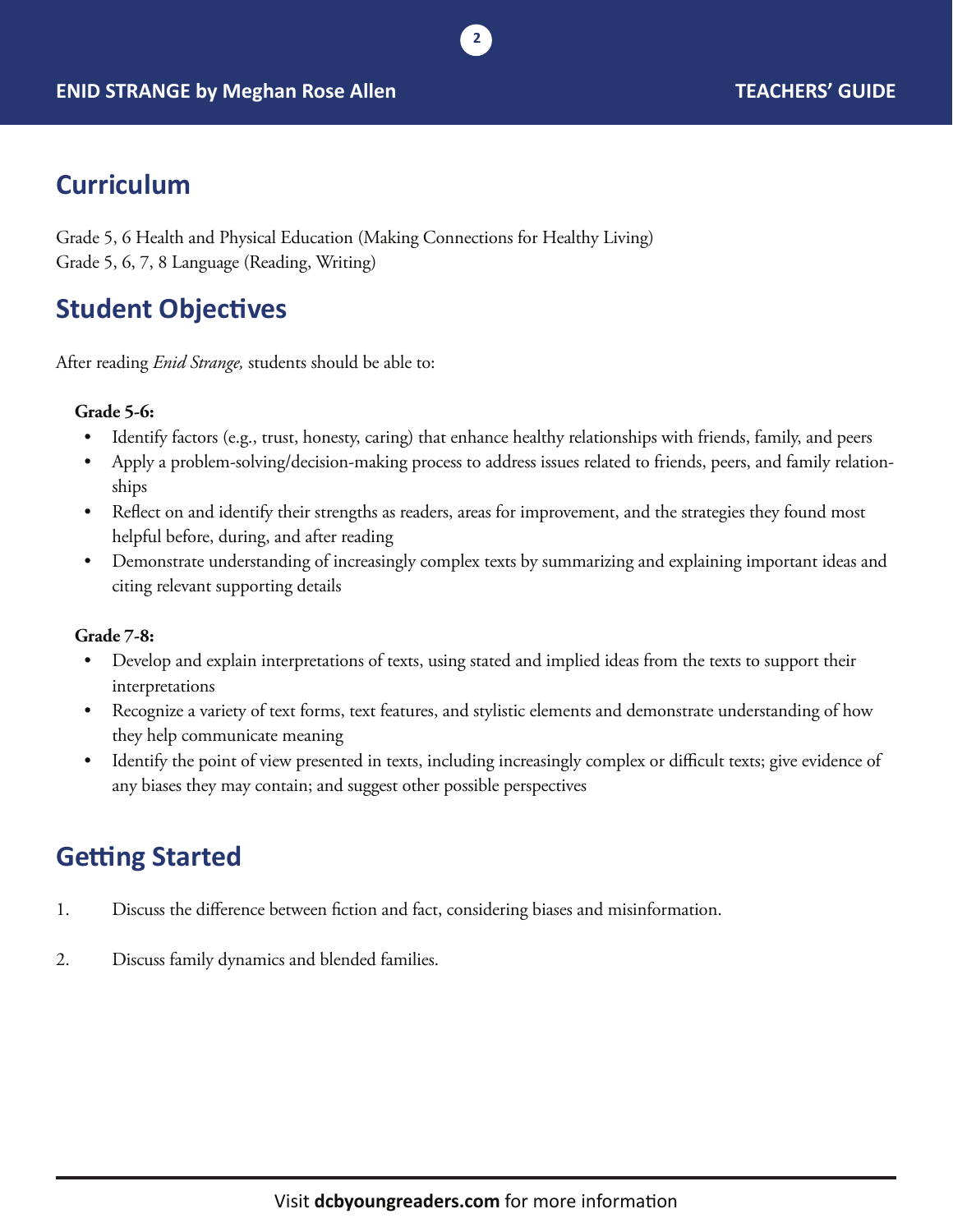#### **ENID STRANGE by Meghan Rose Allen TEACHERS' GUIDE**

### **Chapter-Specific Questions**

- 1. Why does Mrs. Estabrooks accuse Enid's mother of writing her paper? (Chapter 2)
- 2. Enid's vocabulary is advanced for her age. What do you do when you read a word you don't know? (Chapter 2)

**3**

- 3. Enid's mother considers the faeries to be household pests, comparing them to mice and ants. Have you had to deal with household pests? How did you deal with them? (Chapter 3)
- 4. Why do you think Amber dislikes Enid? (Chapter 5)
- 5. Should Enid have told her mother about the faerie she saw in her bedroom? (Chapter 6)
- 6. How does Enid handle her confrontation with Amber? Are there other strategies she could have taken? (Chapter 8)
- 7. Enid is upset that her mother read her notebook. How did she handle her anger? What could she have done differently? (Chapter 10)
- 8. Enid has conversations with herself, usually when she is mad or stressed. How do you cope with anger or fear? (Chapter 11)
- 9. Why do you think Enid writes a letter to Mrs. Delavecchio's son Lem? Have you ever written someone a letter? (Chapter 12)
- 10. How does Dr. Holden's presence change Enid's relationship with her mother? (Chapters 14, 17, 18)
- 11. How has Enid and Amber's relationship changed now that Enid knows Dr. Holden is her father? (Chapter 16)
- 12. How does the power-outage affect Enid's plans? (Chapters 19, 20)
- 13. Which does Enid rely on more: science or magic? (Chapters 21, 24)
- 14. What reasons does Enid's mother give for wanting to exchange Enid for a changeling? Is she justified? (Chapter 24)
- 15. Enid claims that Mrs. Delavecchio is her friend. What evidence does she give, and what other evidence can you find to support her claim? (Chapter 24)
- 16. What do you think happened to Amber at the end of the novel? (Chapter 29, Epilogue)